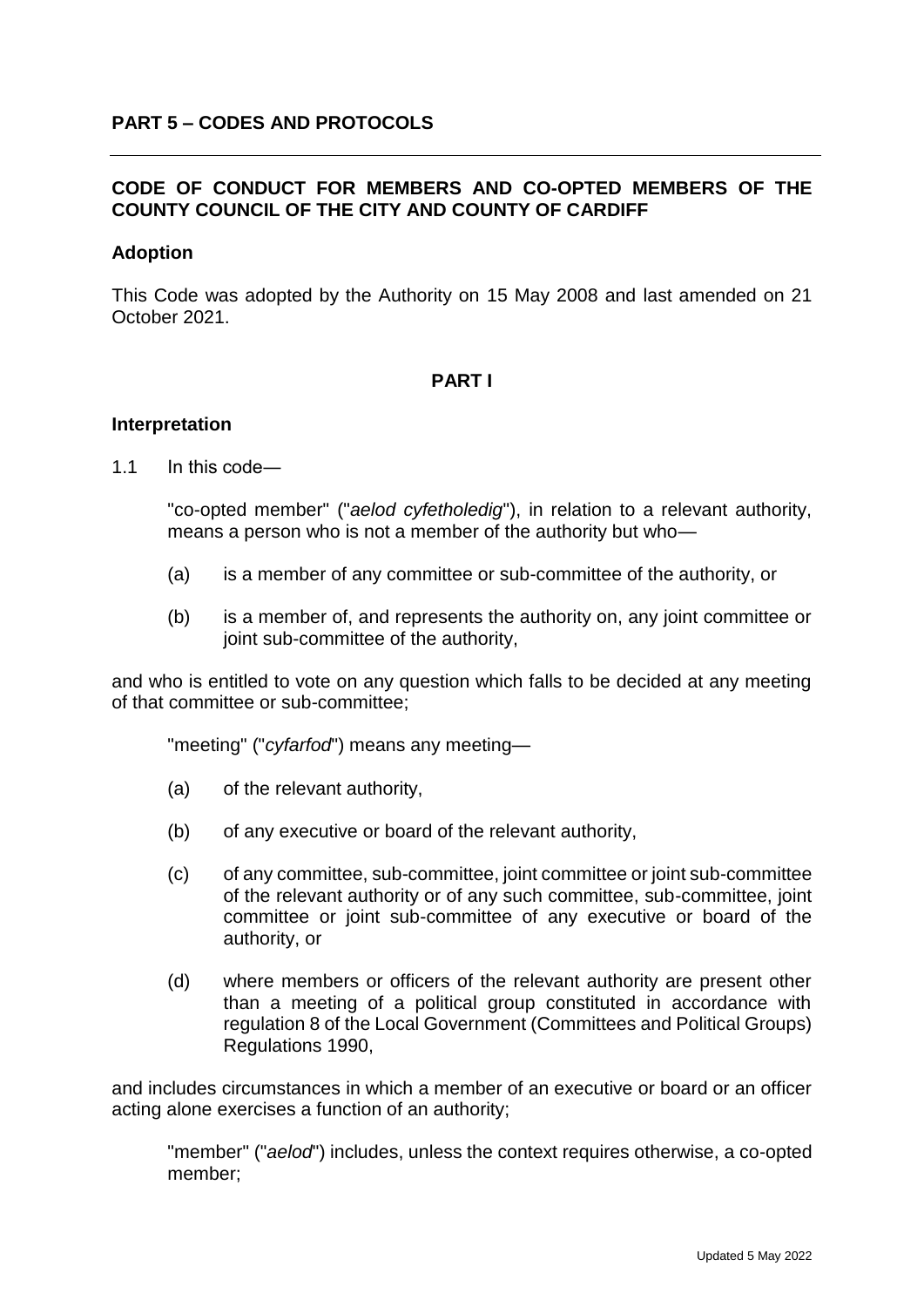"register of members' interests" ("cofrestr o fuddiannau'r aelodau") means the register established and maintained under Section 81 of the Local Government Act;

"registered society" means a society, other than a society registered as a credit union, which is―

- (a) a registered society within the meaning given by section 1(1) of the Cooperative and Community Benefit Societies Act 2014; or
- (b) a society registered or deemed to be registered under the Industrial and Provident Societies Act (Northern Ireland) 1969;

"relevant authority" ("*awdurdod perthnasol*") means—

- (a) a county council,
- (b) a county borough council,
- (c) a community council,
- (d) a fire and rescue authority constituted by a scheme under section 2 of the Fire and Rescue Services Act 2004 or a scheme to which section 4 of that Act applies,
- (e) a National Park authority established under section 63 of the Environment Act 1995;

"you" ("*chi*") means you as a member or co-opted member of a relevant authority; and

"your authority" ("*eich awdurdod*") means the relevant authority of which you are a member or co-opted member.

- 1.2 In relation to a community council—
	- (a) "proper officer" ("swyddog priodol") means an officer of that council within the meaning of section 270(3) of the Local Government Act 1972; and
	- (b) "standards committee" ("pwyllgor safonau") means the standards committee of the county or county borough council which has functions in relation to the community council for which it is responsible under section 56(1) and (2) of the Local Government Act 2000.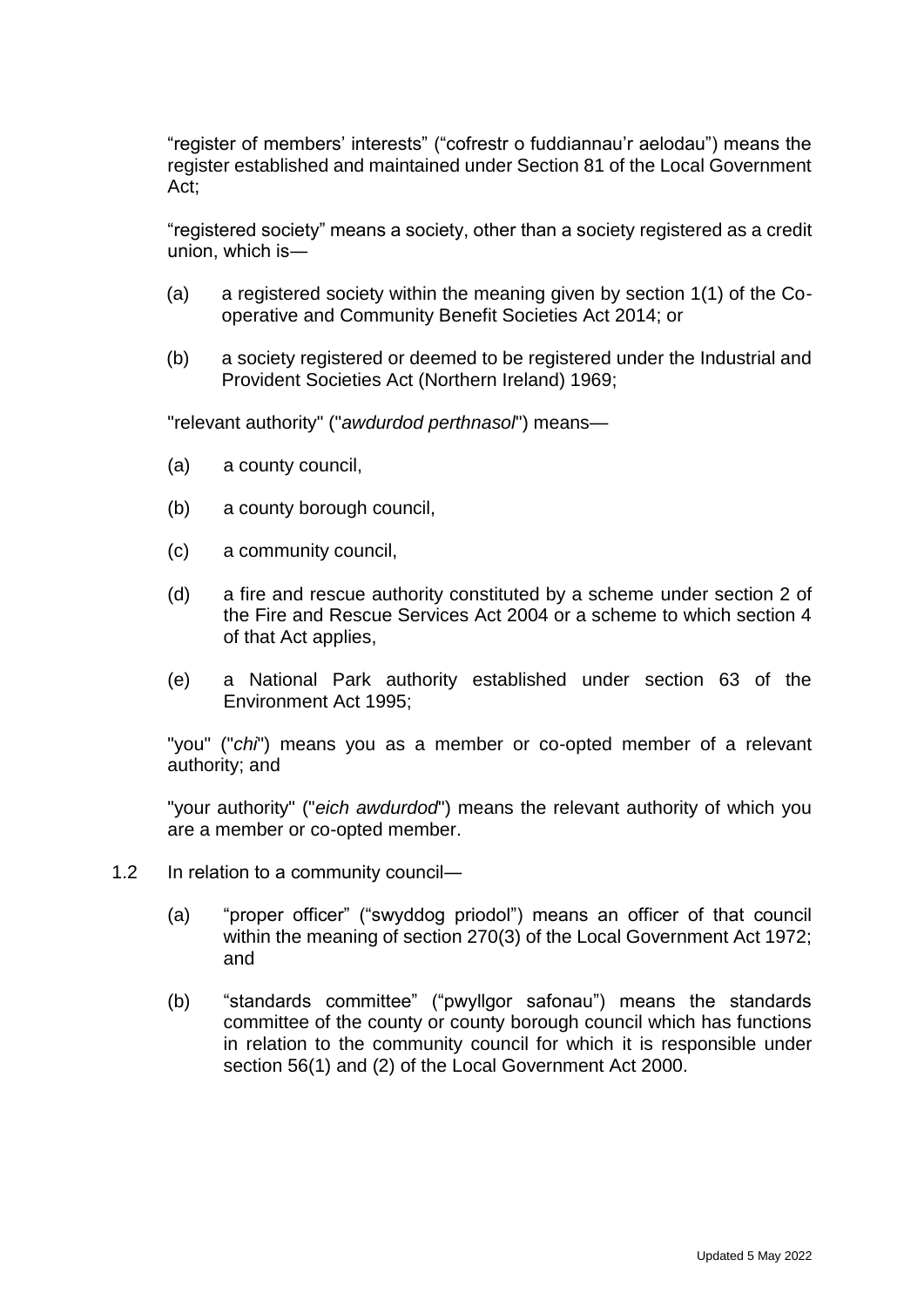# **PART II**

### **General Provisions**

- 2.1 Save where paragraph 3(a) applies, you must observe this code of conduct—
	- (a) whenever you conduct the business, or are present at a meeting, of your authority;
	- (b) whenever you act, claim to act or give the impression you are acting in the role of member to which you were elected or appointed;
	- (c) whenever you act, claim to act or give the impression you are acting as a representative of your authority; or
	- (d) at all times and in any capacity, in respect of conduct identified in paragraphs 6.1(a) and 7.
- 2.2 You should read this code together with the general principles prescribed under section 49(2) of the Local Government Act 2000 in relation to Wales.
- 3 Where you are elected, appointed or nominated by your authority to serve—
	- (a) on another relevant authority, or any other body, which includes a Local Health Board you must, when acting for that other authority or body, comply with the code of conduct of that other authority or body; or
	- (b) on any other body which does not have a code relating to the conduct of its members, you must, when acting for that other body, comply with this code of conduct, except and insofar as it conflicts with any other lawful obligations to which that other body may be subject.
- 4 You must—
	- (a) carry out your duties and responsibilities with due regard to the principle that there should be equality of opportunity for all people, regardless of their gender, race, disability, sexual orientation, age or religion;
	- (b) show respect and consideration for others;
	- (c) not use bullying behaviour or harass any person; and
	- (c) not do anything which compromises, or which is likely to compromise, the impartiality of those who work for, or on behalf of, your authority.
- 4.1 When using social media, you must comply with the Members' Code of Principles on Social Media Use, adopted by Cardiff Council (Annex 1 to this Code).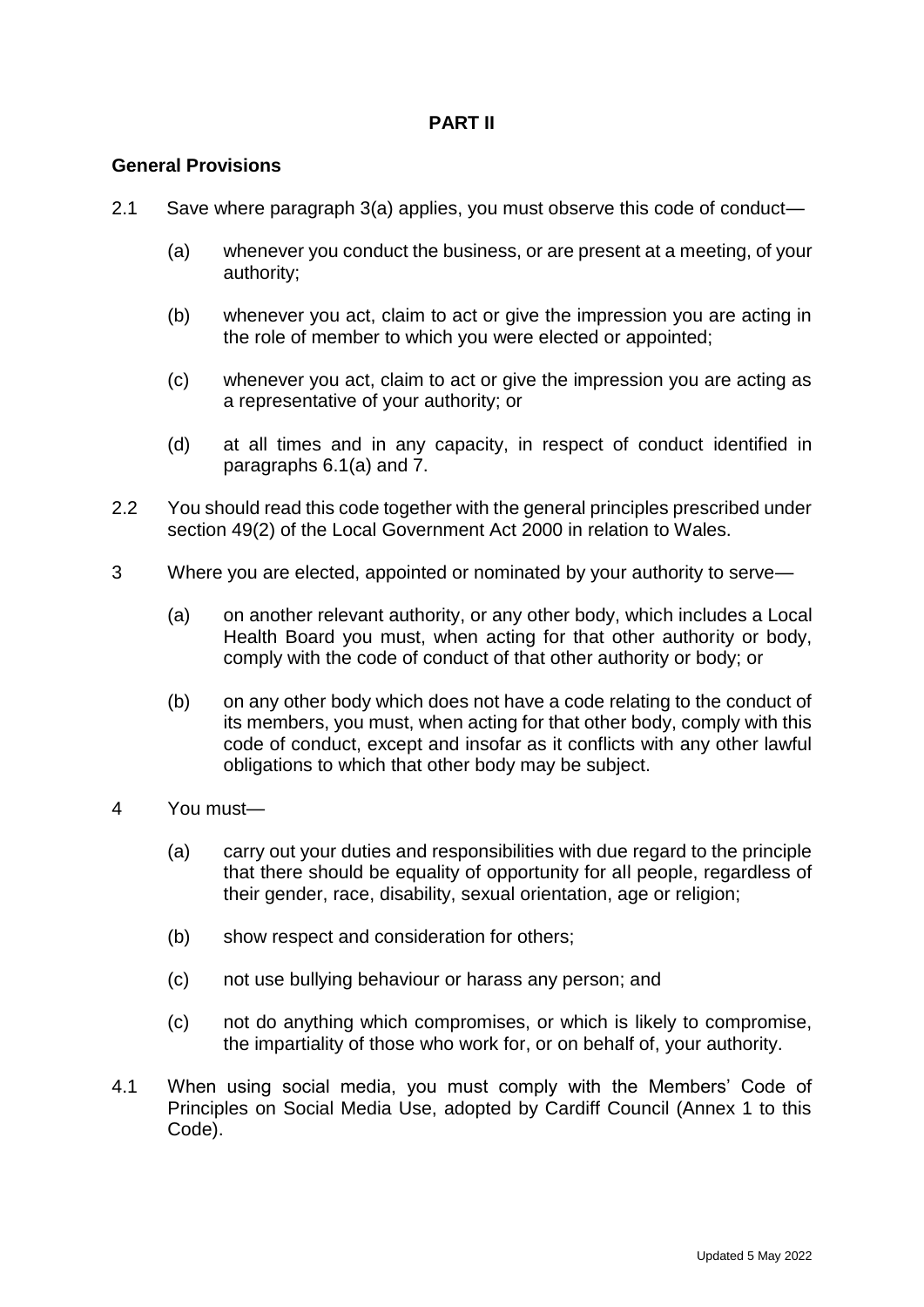- 5You must not—
	- (a) disclose confidential information or information which should reasonably be regarded as being of a confidential nature, without the express consent of a person authorised to give such consent, or unless required by law to do so;
	- (b) prevent any person from gaining access to information to which that person is entitled by law.
- 6.1 You must—
	- (a) not conduct yourself in a manner which could reasonably be regarded as bringing your office or authority into disrepute;
	- (b) report, whether through your authority's confidential reporting procedure or direct to the proper authority, any conduct by another member or anyone who works for, or on behalf of, your authority which you reasonably believe involves or is likely to involve criminal behaviour (which for the purposes of this paragraph does not include offences or behaviour capable of punishment by way of a fixed penalty);
	- (c) report to your authority's monitoring officer any conduct by another member which you reasonably believe breaches this code of conduct;
	- (d) not make vexatious, malicious or frivolous complaints against other members or anyone who works for, or on behalf of, your authority.
- 6.2 You must comply with any request of your authority's monitoring officer, or the Public Services Ombudsman for Wales, in connection with an investigation conducted in accordance with their respective statutory powers.
- 7 You must not—
	- (a) in your official capacity or otherwise, use or attempt to use your position improperly to confer on or secure for yourself, or any other person, an advantage or create or avoid for yourself, or any other person, a disadvantage;
	- (b) use, or authorise others to use, the resources of your authority—
		- (i) imprudently;
		- (ii) in breach of your authority's requirements;
		- (iii) unlawfully;
		- (iv) other than in a manner which is calculated to facilitate, or to be conducive to, the discharge of the functions of the authority or of the office to which you have been elected or appointed;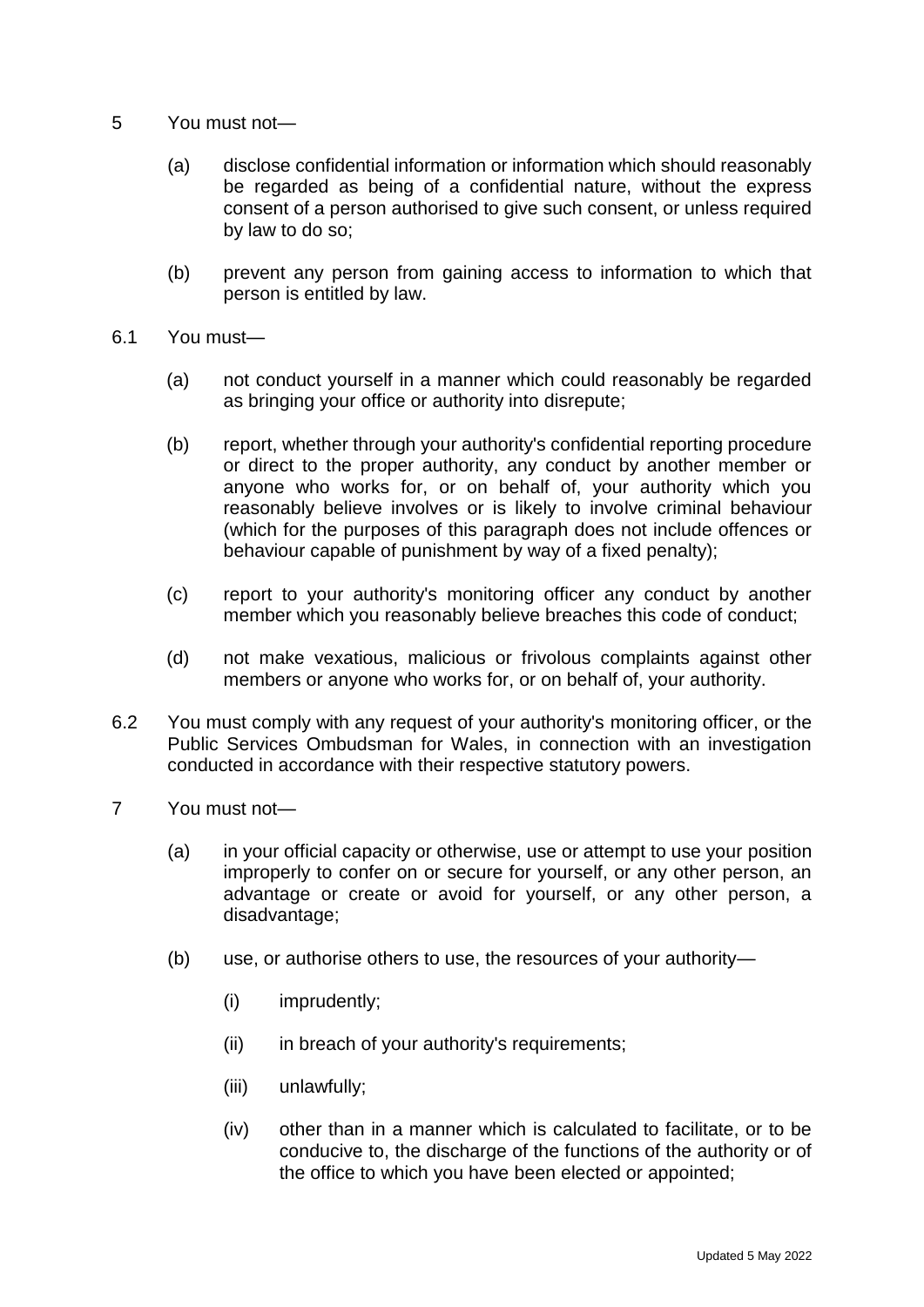- (v) improperly for political purposes; or
- (vi) improperly for private purposes.
- 8 You must—
	- (a) when participating in meetings or reaching decisions regarding the business of your authority, do so on the basis of the merits of the circumstances involved and in the public interest having regard to any relevant advice provided by your authority's officers, in particular by—
		- (i) the authority's Chief Executive;
		- (ii) the authority's Chief Finance Officer;
		- (iii) the authority's Monitoring Officer;
		- (iv) the authority's Chief Legal Officer (who should be consulted when there is any doubt as to the authority's power to act, as to whether the action proposed lies within the policy framework agreed by the authority or where the legal consequences of action or failure to act by the authority might have important repercussions);
	- (b) give reasons for all decisions in accordance with any statutory requirements and any reasonable additional requirements imposed by your authority.
- 9 You must—
	- (a) observe the law and your authority's rules governing the claiming of expenses and allowances in connection with your duties as a member;
	- (b) avoid accepting from anyone gifts, hospitality (other than official hospitality, such as a civic reception or a working lunch duly authorised by your authority), material benefits or services for yourself or any person which might place you, or reasonably appear to place you, under an improper obligation.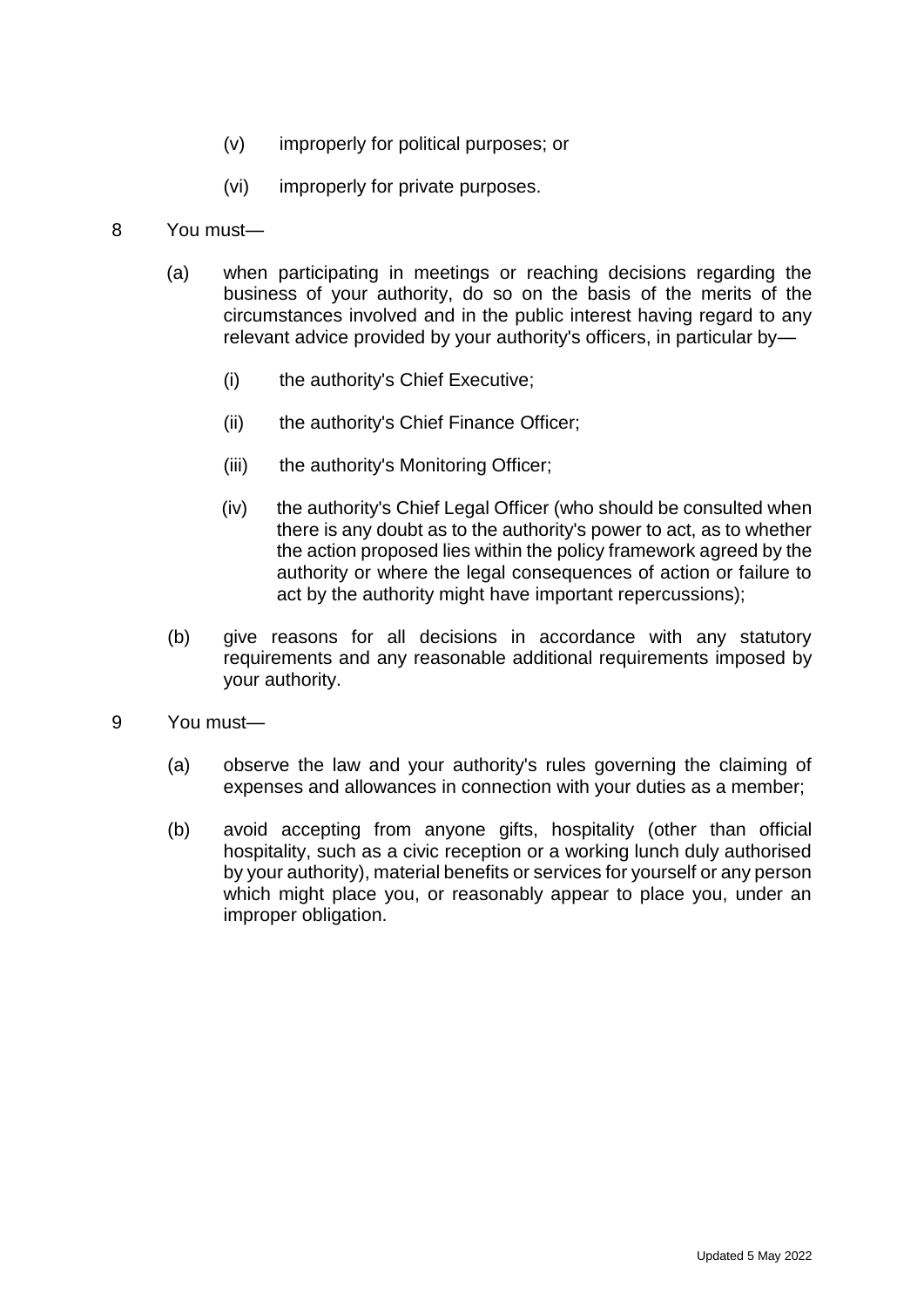# **PART III**

### **INTERESTS**

### **Personal Interests**

- 10.1 You must in all matters consider whether you have a personal interest, and whether this code of conduct requires you to disclose that interest.
- 10.2 You must regard yourself as having a personal interest in any business of your authority if—
	- (a) it relates to, or is likely to affect  $-$ 
		- (i) any employment or business carried on by you;
		- (ii) any person who employs or has appointed you, any firm in which you are a partner or any company for which you are a remunerated director;
		- (iii) any person, other than your authority, who has made a payment to you in respect of your election or any expenses incurred by you in carrying out your duties as a member;
		- (iv) any corporate body which has a place of business or land in your authority's area, and in which you have a beneficial interest in a class of securities of that body that exceeds the nominal value of £25,000 or one hundredth of the total issued share capital of that body;
		- (v) any contract for goods, services or works made between your authority and you or a firm in which you are a partner, a company of which you are a remunerated director, or a body of the description specified in sub-paragraph (iv) above;
		- (vi) any land in which you have a beneficial interest and which is in the area of your authority;
		- (vii) any land where the landlord is your authority and the tenant is a firm in which you are a partner, a company of which you are a remunerated director, or a body of the description specified in sub-paragraph (iv) above;
		- (viii) any body to which you have been elected, appointed or nominated by your authority;
		- $(ix)$  Any
			- (aa) public authority or body exercising functions of a public nature;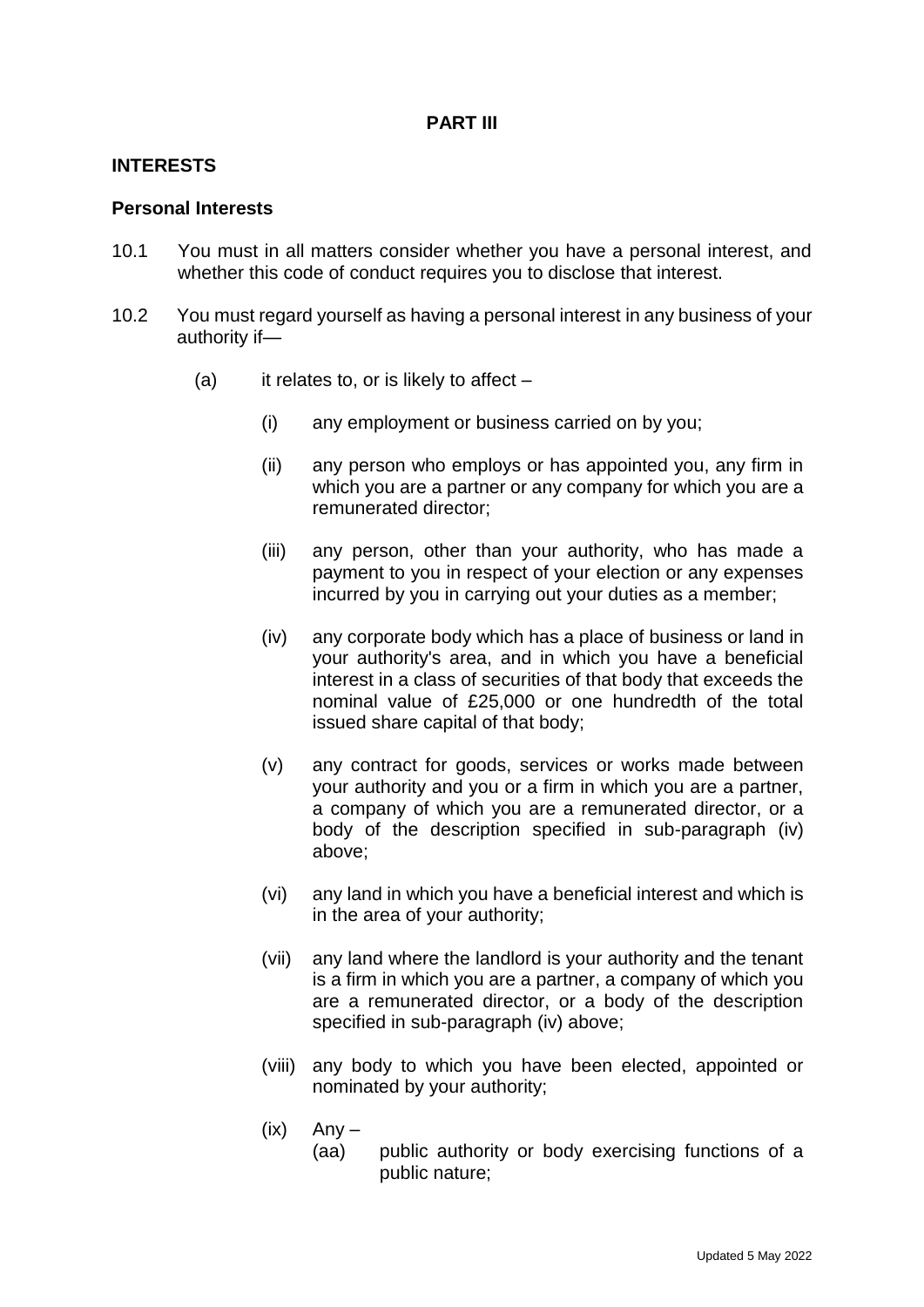- (bb) company, registered society, charity, or body directed to charitable purposes;
- (cc) body whose principal purposes include the influence of public opinion or policy;
- (dd) trade union or professional association; or
- (ee) private club, society or association operating within your authority's area,

in which you have membership or hold a position of general control or management;

- (x) any land in your authority's area in which you have a licence (alone or jointly with others) to occupy for 28 days or longer;
- (b) *[Deleted]*
- (c) a decision upon it might reasonably be regarded as affecting
	- (i) your well-being or financial position, or that of a person with whom you live, or any person with whom you have a close personal association;
	- (ii) any employment or business carried on by persons as described in 10.2(c)(i);
	- (iii) any person who employs or has appointed such persons described in 10.2(c)(i), any firm in which they are a partner, or any company of which they are directors;
	- (iv) any corporate body in which persons as described in 10.2(c)(i) have a beneficial interest in a class of securities exceeding the nominal value of £5,000; or
	- (v) any body listed in paragraphs  $10.2(a)(ix)(aa)$  to (ee) in which persons described in 10.2(c)(i) hold a position of general control or management,

to a greater extent than the majority of  $-$ 

- (aa) in the case of an authority with electoral divisions or wards, other council tax payers, rate payers or inhabitants of the electoral division or ward, as the case may be, affected by the decision; or
- (bb) in all other cases, other council tax payers, ratepayers or inhabitants of the authority's area.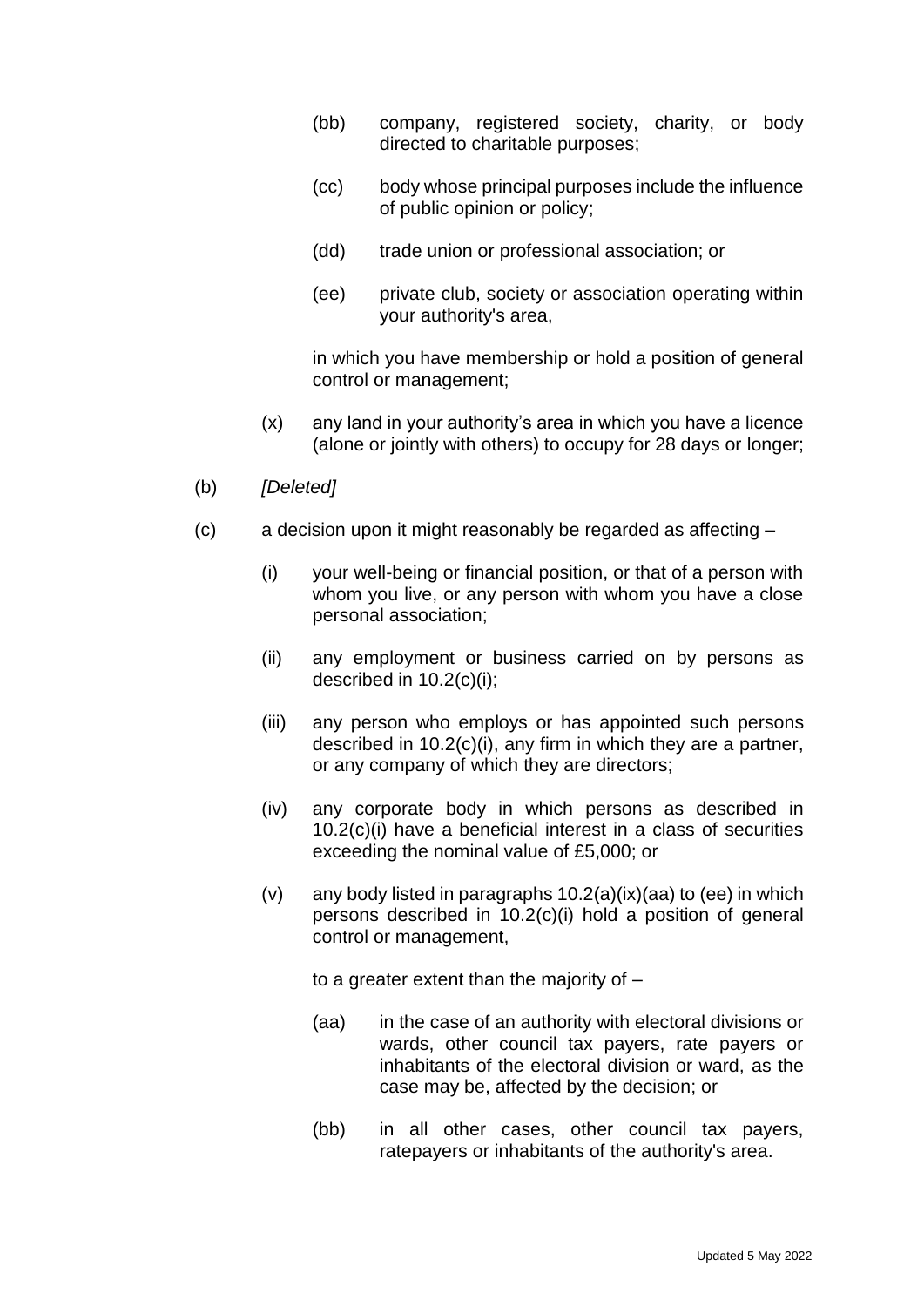## **Disclosure of Personal Interests**

- 11.1 Where you have a personal interest in any business of your authority and you attend a meeting at which that business is considered, you must disclose orally to that meeting the existence and nature of that interest before or at the commencement of that consideration, or when the interest becomes apparent.
- 11.2 Where you have a personal interest in any business of your authority and you make -
	- (a) written representations (whether by letter, facsimile or some other form of electronic communication) to a member or officer of your authority regarding that business, you should include details of that interest in the written communication; or
	- (b) oral representations (whether in person or some form of electronic communication) to a member or officer of your authority you should disclose the interest at the commencement of such representations, or when it becomes apparent to you that you have such an interest, and confirm the representation and interest in writing within 14 days of the representation.
- 11.3 Subject to paragraph 14.1(b) below, where you have a personal interest in any business of your authority and you have made a decision in exercising a function of an executive or board, you must in relation to that business ensure that any written statement of that decision records the existence and nature of your interest.
- 11.4 You must, in respect of a personal interest not previously disclosed, before or immediately after the close of a meeting where the disclosure is made pursuant to sub-paragraph 11.1, give written notification to your authority in accordance with any requirements identified by your authority's monitoring officer, or in relation to a community council, your authority's proper officer from time to time but, as a minimum containing—

(a) details of the personal interest;

- (b) details of the business to which the personal interest relates; and
- (c) your signature.
- 11.5 Where you have agreement from your monitoring officer that the information relating to your personal interest is sensitive information, pursuant to paragraph 16.1, your obligations under this paragraph 11 to disclose such information, whether orally or in writing, are to be replaced with an obligation to disclose the existence of a personal interest and to confirm that your monitoring officer has agreed that the nature of such personal interest is sensitive information.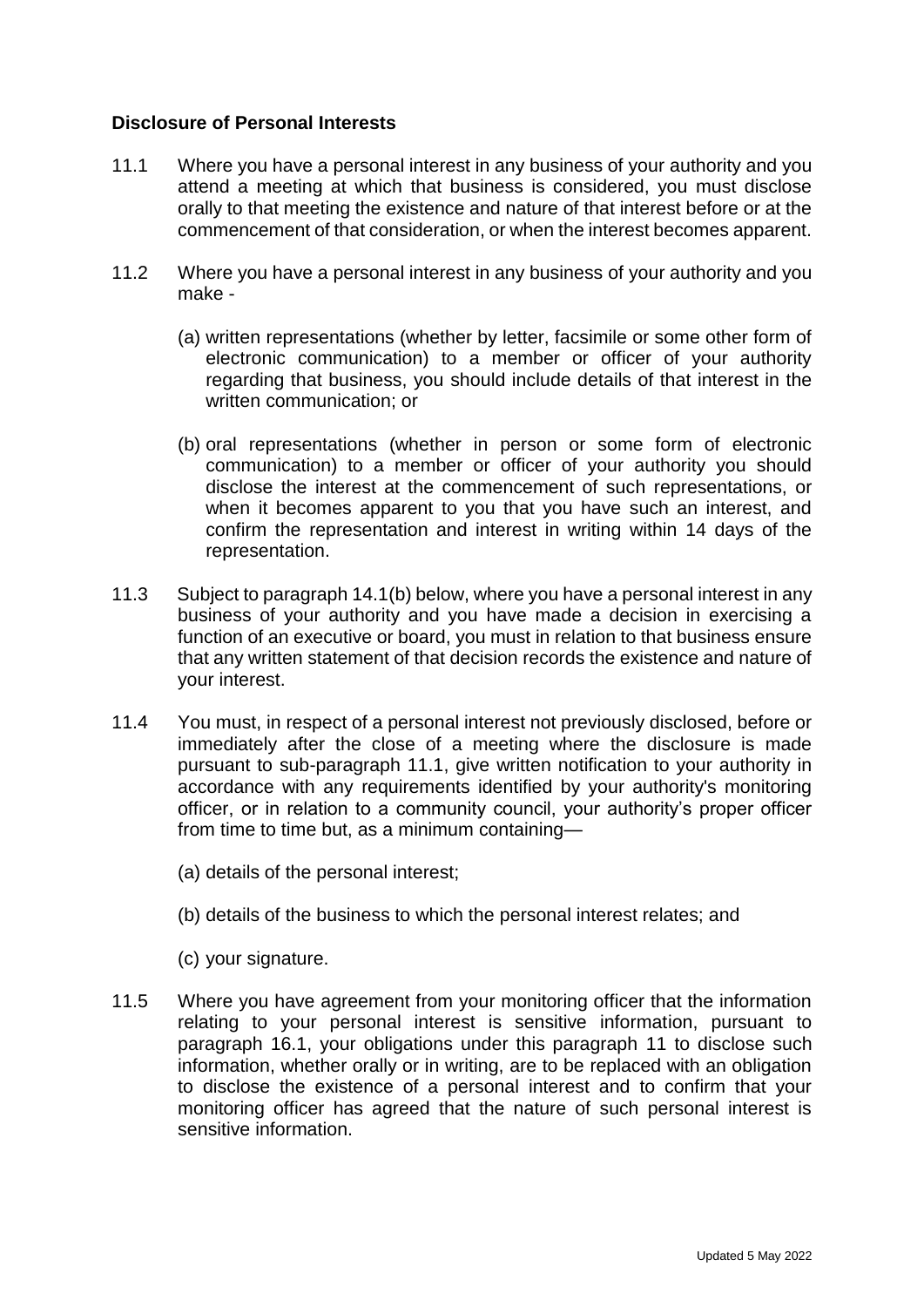- 11.6 For the purposes of sub-paragraph 11.4, a personal interest will only be deemed to have been previously disclosed if written notification has been provided in accordance with this code since the last date on which you were elected, appointed or nominated as a member of your authority.
- 11.8 For the purposes of sub-paragraph 11.3, where no written notice is provided in accordance with that paragraph you will be deemed as not to have declared a personal interest in accordance with this code.

# **Prejudicial Interests**

- 12.1 Subject to sub-paragraph 12.2 below, where you have a personal interest in any business of your authority you also have a prejudicial interest in that business if the interest is one which a member of the public with knowledge of the relevant facts would reasonably regard as so significant that it is likely to prejudice your judgement of the public interest.
- 12.2 Subject to sub-paragraph 12.3, you will not be regarded as having a prejudicial interest in any business where that business—
	- (a) relates to—
		- (i) another relevant authority of which you are also a member;
		- (ii) another public authority or body exercising functions of a public nature in which you hold a position of general control or management;
		- (iii) a body to which you have been elected, appointed or nominated by your authority;
		- (iv) your role as a school governor (where not appointed or nominated by your authority) unless it relates particularly to the school of which you are a governor;
		- (v) your role as a member of a Local Health Board where you have not been appointed or nominated by your authority;
	- (b) relates to—
		- (i) the housing functions of your authority where you hold a tenancy or lease with your authority, provided that you do not have arrears of rent with your authority of more than two months, and provided that those functions do not relate particularly to your tenancy or lease;
		- (ii) the functions of your authority in respect of school meals, transport and travelling expenses, where you are a guardian, parent, grandparent or have parental responsibility (as defined in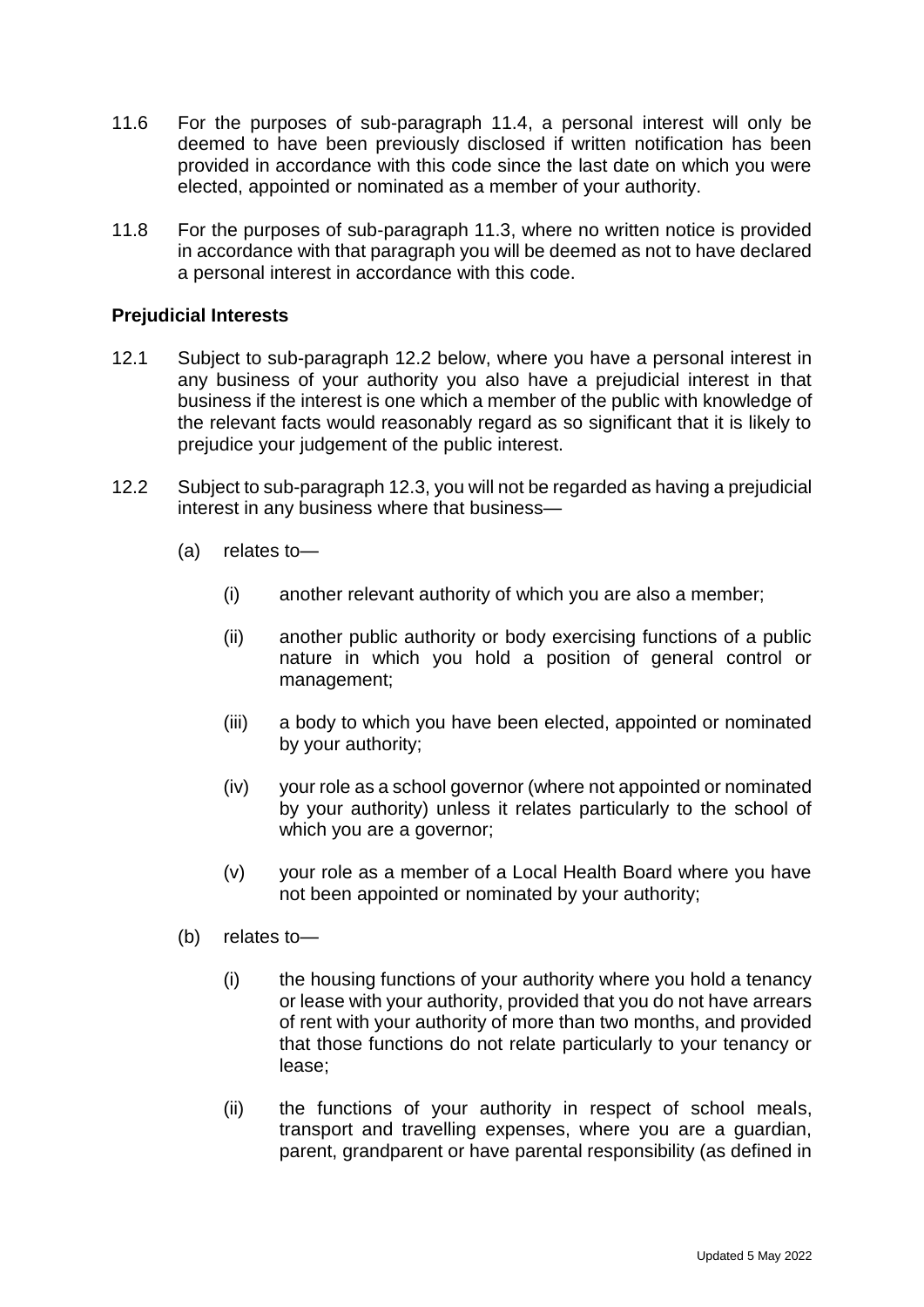section 3 of the Children Act 1989) of a child in full time education, unless it relates particularly to the school which that child attends;

- (iii) the functions of your authority in respect of statutory sick pay under Part XI of the Social Security Contributions and Benefits Act 1992, where you are in receipt of, or are entitled to the receipt of such pay from your authority;
- (iv) the functions of your authority in respect of an allowance or payment made in accordance with the provisions of Part 8 of Local Government (Wales) Measure 2011 (**1**), or an allowance or pension provided under section 18 of the Local Government and Housing Act 1989 (**2**);
- (c) your role as a community councillor in relation to a grant, loan or other form of financial assistance made by your community council to community or voluntary organisations up to a maximum of £500.
- 12.3 The exemptions in subparagraph 12.2(a) do not apply where the business relates to the determination of any approval, consent, licence, permission or registration.

## **Overview and Scrutiny Committees**

- 13.1 You also have a prejudicial interest in any business before an overview and scrutiny committee of your authority (or of a sub-committee of such a committee) where—
	- (a) that business relates to a decision made (whether implemented or not) or action taken by your authority's executive, board or another of your authority's committees, sub-committees, joint committees or joint subcommittees; and
	- (b) at the time the decision was made or action was taken, you were a member of the executive, board, committee, sub-committee, jointcommittee or joint sub-committee mentioned in sub-paragraph (a) and you were present when that decision was made or action was taken.

#### **Participation in Relation to Disclosed Interests**

- 14.1 Subject to sub-paragraphs 14.2, 14.2(a) 14.3 and 14.4, where you have a prejudicial interest in any business of your authority you must, unless you have obtained a dispensation from your authority's standards committee—
	- (a) withdraw from the room, chamber or place where a meeting considering the business is being held—
		- (i) where sub-paragraph 14.2 applies, immediately after the period for making representations, answering questions or giving evidence relating to the business has ended and in any event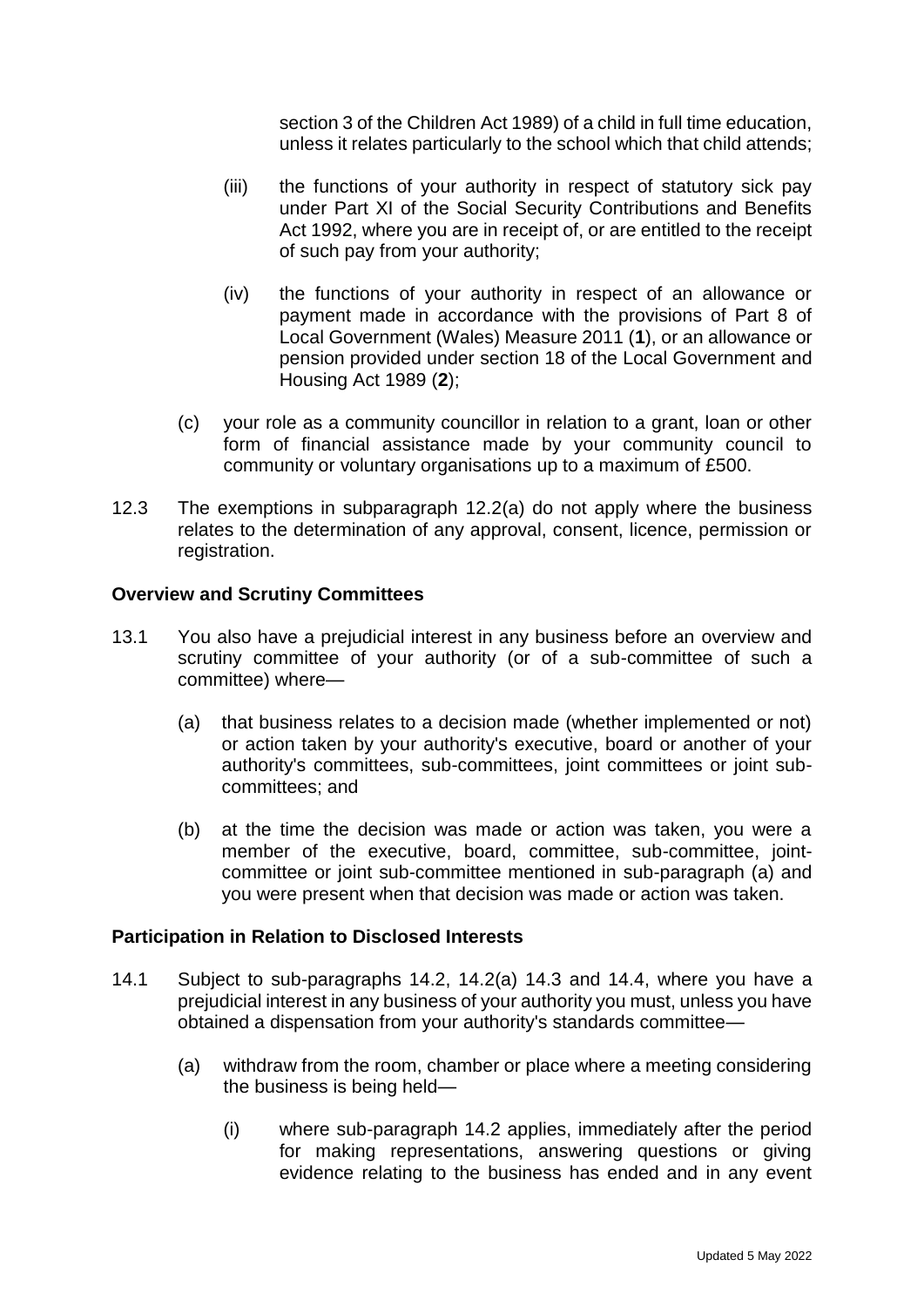before further consideration of the business begins, whether or not the public are allowed to remain in attendance for such consideration; or

- (ii) in any other case, whenever it becomes apparent that that business is being considered at that meeting;
- (b) not exercise executive or board functions in relation to that business;
- (c) not seek to influence a decision about that business;
- (d) not make any written representations (whether by letter, facsimile or some other form of electronic communication) in relation to that business; and
- (e) not make any oral representations (whether in person or some form of electronic communication) in respect of that business or immediately cease to make such oral representations when the prejudicial interest becomes apparent.
- 14.2 Where you have a prejudicial interest in any business of your authority you may attend a meeting but only for the purpose of making representations, answering questions or giving evidence relating to the business, provided that the public are also allowed to attend the meeting for the same purpose, whether under a statutory right or otherwise.
	- (a) Where you have a prejudicial interest in any business of your authority and submit written representations to a meeting relating to that business, provided that the public are allowed to attend the meeting for the purpose of making representations, answering questions or giving evidence relating to the business, whether under a statutory right or otherwise.
	- (b) When submitting written representations under sub paragraph 14.2(a) you must comply with any procedure that your authority may adopt for the submission of such representations.
- 14.3 Sub-paragraph 14.1 does not prevent you attending and participating in a meeting if—
	- (a) you are required to attend a meeting of an overview or scrutiny committee, by such committee exercising its statutory powers; or
	- (b) you have the benefit of a dispensation provided that you—
		- (i) state at the meeting that you are relying on the dispensation; and
		- (ii) before or immediately after the close of the meeting give written notification to your authority containing—
			- (aa) details of the prejudicial interest;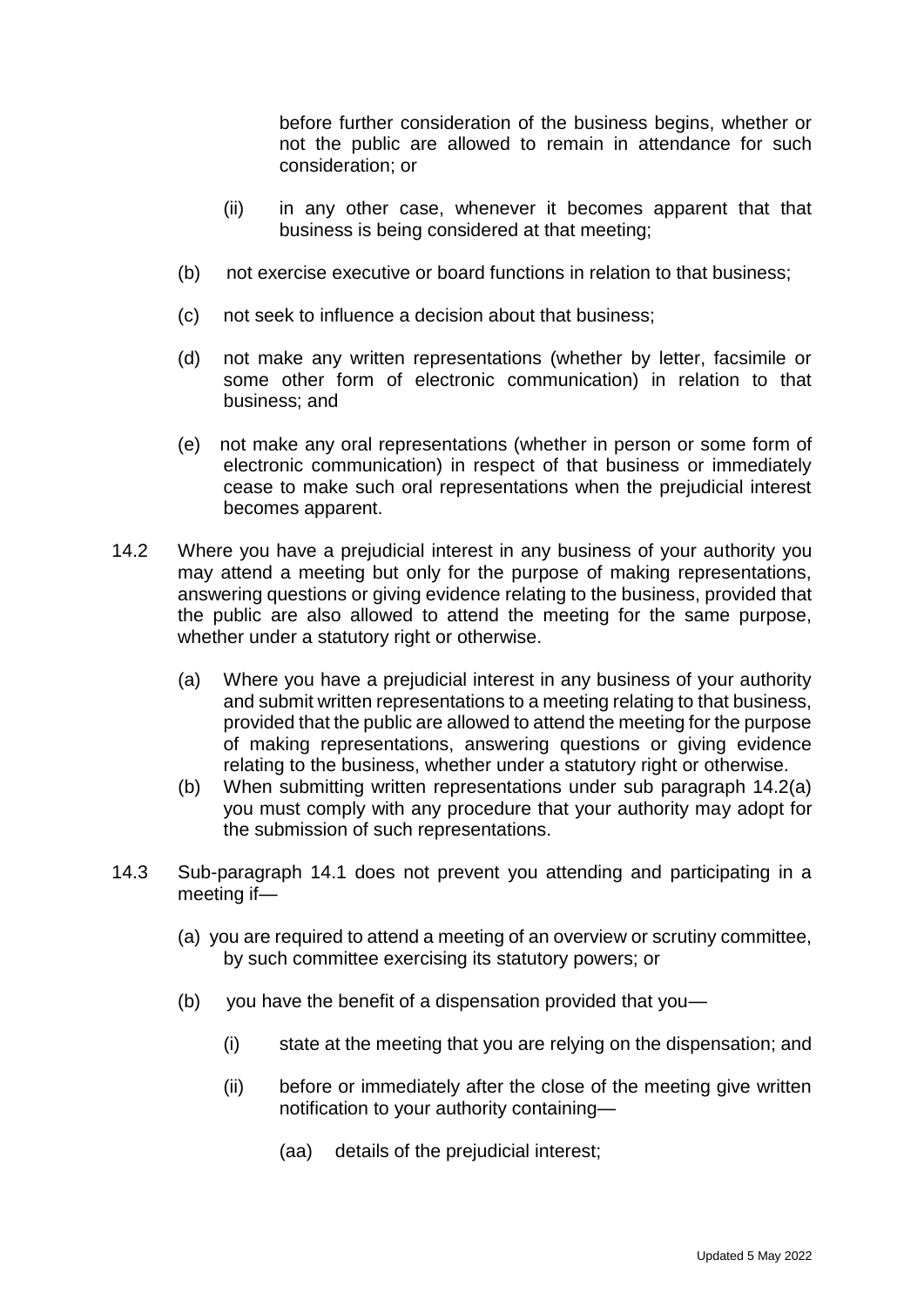- (bb) details of the business to which the prejudicial interest relates;
- (cc) details of, and the date on which, the dispensation was granted; and
- (dd) your signature.
- 14.4 Where you have a prejudicial interest and are making written or oral representations to your authority in reliance upon a dispensation, you must provide details of the dispensation within any such written or oral representation and, in the latter case, provide written notification to your authority within 14 days of making the representation.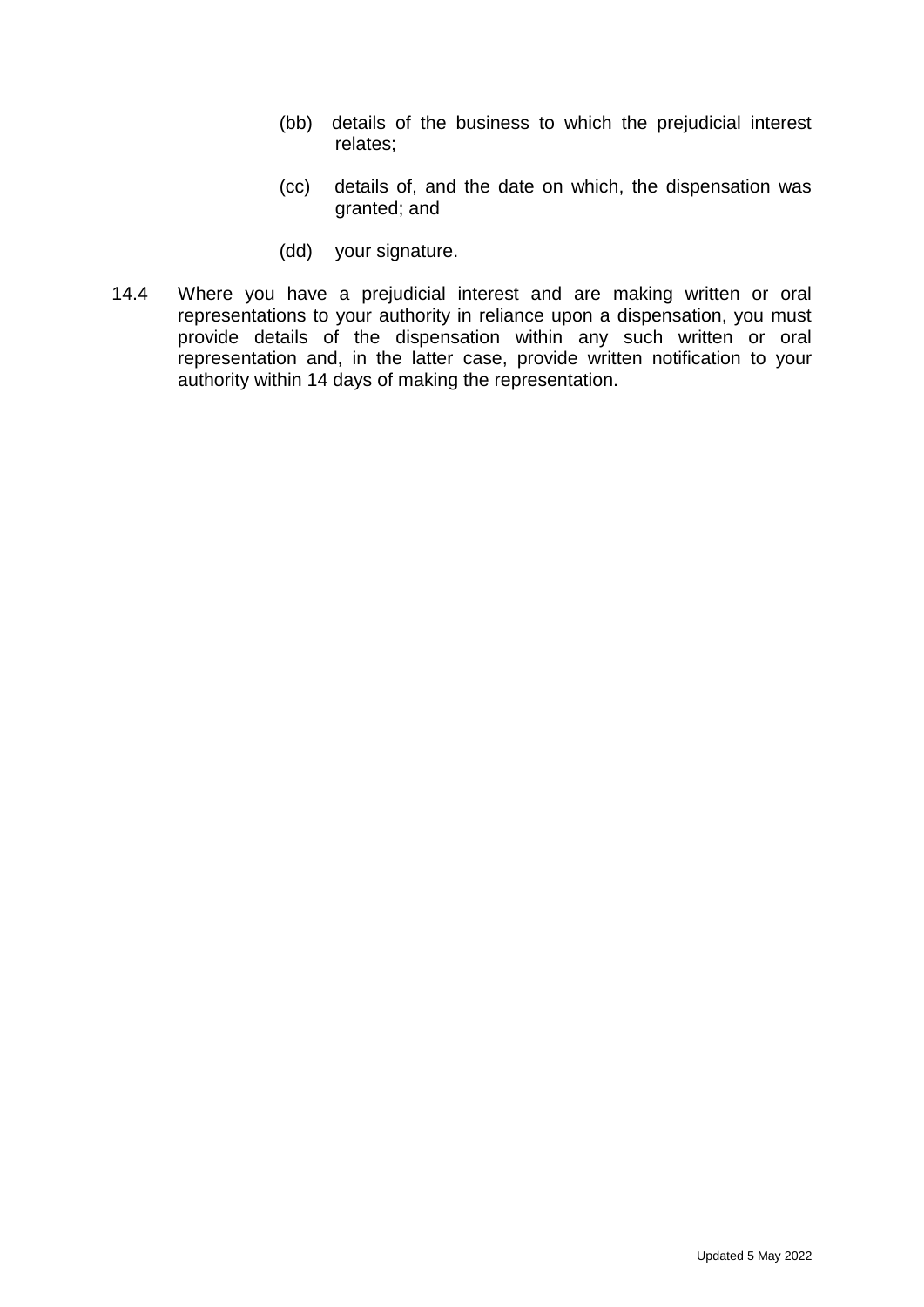## **PART IV**

### **THE REGISTER OF MEMBERS' INTERESTS**

### **Registration of Personal Interests**

- 15.1 Subject to sub-paragraph 15.4, you must, within 28 days of—
	- (a) your authority's code of conduct being adopted or the mandatory provisions of this model code being applied to your authority; or
	- (b) your election or appointment to office (if that is later),

register your personal interests, where they fall within a category mentioned in paragraph 10.2(a) in your authority's register of members' interests by providing written notification to your authority's monitoring officer.

- 15.2 Subject to sub-paragraph 15.4, you must, within 28 days of becoming aware of any new personal interest falling within a category mentioned in paragraph 10.2(a), register that new personal interest in your authority's register of members' interests by providing written notification to your authority's monitoring officer.
- 15.3 Subject to sub-paragraphs 15.4, you must, within 28 days of becoming aware of any change to a personal interest failing within a category mentioned in paragraph 10.2(a), register that change in your authority's register of members' interests by providing written notification to your authority's monitoring officer, or in the case of community council to your authority's proper officer.
- 15.4 Sub-paragraphs 15.1, 15.2 and 15.3 do not apply to sensitive information determined in accordance with paragraph 16.1.
- 15.5 Sub-paragraphs 15.1 and 15.2 do not apply if you are a member of a relevant authority which is community council when you act in your capacity as a member of such an authority.
- 15.6 You must, when disclosing a personal interest in accordance with paragraph 11 for the first time, register that personal interest in your authority's register of members' interests by providing written notification to your authority's monitoring officer, or in the case of a community council to your authority's proper officer.

#### **Sensitive Information**

16.1 Where you consider that the information relating to any of your personal interests is sensitive information, and your authority's monitoring officer agrees, you need not include that information when registering that interest, or, as the case may be, a change to the interest under paragraph 15.